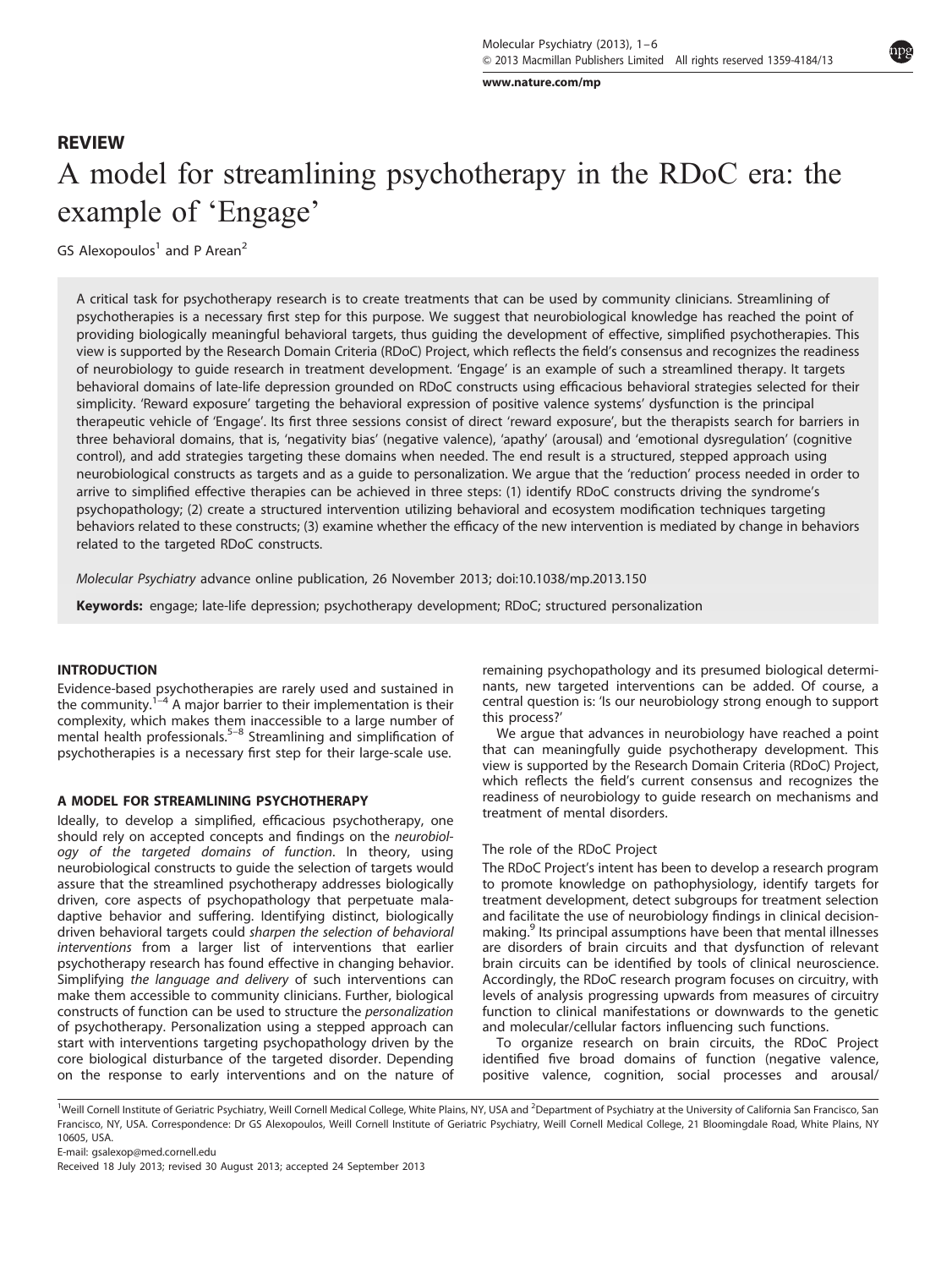modulation). These domains of function may contribute to psychopathology in varying degrees across a range of clinically defined psychiatric disorders. Accordingly, they serve as areas in which circuit functions and their determinants may be investigated. Measures in such investigations range from genetic, molecular, cellular, circuitry and physiological functions to observed behavior and self-reports.[10](#page-4-0) The ultimate aim of this process is to integrate behavioral and neurobiological findings.

Beyond proposing an organized research approach, the RDoC Project initiated workshops and a consensus development process. This process led to the identification of constructs encompassed within each domain of function. Each construct is a behavioral function with evidence that it has behavioral validity and that it maps onto a specific biological system such as a circuit.<sup>[10](#page-4-0)</sup> The RDoC recognizes that understanding the role of brain circuits is a work in progress. However, the consensus development process led to an agreement of what constitutes valid knowledge at this point and where to start further research. It also signified an agreement that there is adequate readiness for neurobiology to play a role in treatment development.

#### Bottom-up, top-down

Optimally, an intervention for a mental disorder and its neurobiological contributors should be built from the bottom-up. In theory, drugs, direct electrical or magnetic stimulation and gene therapies can target specific brain circuits implicated in abnormal behaviors. Such 'surgical precision' has not been accomplished so far. Most of treatments have broad targets and their putative mechanisms of action are based on post hoc interpretations once there is a signal of efficacy. Psychotherapies face even greater challenges in targeting distinct brain circuits. Even the simplest techniques consist of complex interventions processed by interacting brain circuits. For this reason, the available psychotherapies cannot be viewed as treatments targeting specific brain circuits promoting psychopathology.

We argue that a 'reduction' process is feasible and may result in a psychotherapy targeting neuroscience-driven constructs of function (RDoC domains) that have a biological basis. Such a reduction can be achieved in three steps:

Step 1: Identification of RDoC constructs driving the psychopathology of the targeted syndrome.

Step 2: Creation of a structured psychotherapy utilizing behavioral and ecosystem modification approaches targeting these constructs.

Step 3: A study examining whether the efficacy of the new psychotherapy is mediated by change in behaviors related to the targeted RDoC constructs. Identification of such behavioral mediators of efficacy would open the field to biological investigations using measures (units of analysis) at the physiology, circuit, cell, molecule and gene levels. The results of such studies can clarify the new psychotherapy's mechanism of action.

# THE EXAMPLE OF 'ENGAGE'

'Engage' was conceived as a streamlined psychotherapy using neurobiological constructs to identify behavioral targets; select behavioral interventions; and structure a stepped, personalized approach to the treatment of late-life depression. 'Engage' relied on the RDoC workshop proceedings and related findings to select behavioral targets. Accordingly, 'Engage' theorized that dysfunction of Positive Valence Systems (especially in Reward Valuation, Effort Valuation, Action Selection, Preference-based Decision-Making and Reward Learning) is a central process perpetuating late-life depression. For this reason, 'Engage' used 'reward exposure' (reactivation and retraining of positive valence systems) as its principal intervention. Barriers to direct 'reward exposure' may be posed by the behavioral expression of neurobiological

system dysfunctions frequently occurring in late-life depression. 'Negativity bias' (a behavioral expression of Negative Valence Systems dysfunction; construct: Loss), 'apathy' (an expression of the Arousal and Regulatory System dysfunction; construct: Arousal) and 'emotional dysregulation' (an expression of Cognitive Systems Dysfunction; construct: Cognitive Control) have both a neurobiological basis and occur in large numbers of depressed older adults. To address behavioral abnormalities related to the above neurobiologically based domains of function, 'Engage' selected cognitive-behavioral and ecosystem modification strategies that literature has found efficacious. The end result is a streamlined psychotherapy consisting of simple to learn strategies targeting domains of function grounded on accepted neurobiological constructs in late-life depression.

#### The focus on positivity valence systems

'Engage' conceptualizes depression as a dysfunction of the positivity valence systems leading to inadequate experience of pleasure or meaning from rewards. In animals, precipitants of depression, including chronic stress, alter gene expression and the morphology, functional activity and connectivity of networks mediating reward-related depression-like behaviors.<sup>[11](#page-4-0)</sup> The molecular and cellular basis of these behaviors includes changes in glutamatergic and GABAergic synaptic plasticity, dopamine neuron excitability, epigenetic and transcriptional mechanisms and neurotrophic factors.<sup>[12–18](#page-4-0)</sup> Tools, such as mutations in mice, gene transfer and optogenetics, have made it possible to identify specific proteins acting within specific cells within reward circuits in mediating depression-like behavior.

Depressed young adults have abnormalities in reward processing. Delay discounting studies showed high impulsivity and time inconsistency in intertemporal action for gain and loss in depression suggesting a dysfunction in the RDoC construct of reward valuation.[19](#page-4-0) Depressive symptoms were associated with deficits in reward-based decisions and high variability in selection of action<sup>[20](#page-4-0)</sup> consistent with impairment in the RDoC constructs of action selection and preference-based decision-making. Further, small caudate volume has been observed in depressed patients as well as low activation of the nucleus accumbens and the caudate during rewarding outcomes in a monetary gain paradigm, $2<sup>1</sup>$ impaired reward reversal accuracy and attenuated response of the anteroventral striatum to unexpected reward during reward reversal learning.<sup>[22,23](#page-4-0)</sup>

Aging influences reward processing.<sup>24</sup> Older adults present impaired learning under reward uncertainty because of inability to update value (outcome) representations using prediction error signals. Aging influences the flexibility of adaptation to changes in stimulus-reward contingencies during reversal learning. Furthermore, older adults have high sensitivity to loss (punishment) in learning tasks when the acquisition of behavior depends on outcome processing. In depressed older adults, history of suicide attempts was associated with lower putamen gray matter volume and high delay discounting of rewards.<sup>[25](#page-4-0)</sup> These observations are consistent with impairment in the RDoC constructs of action selection and preference-based decision-making.

# 'Reward exposure': the principal treatment vehicle

Impairment in the positivity valence systems leads to the abandonment of rewarding activities, strengthening the conviction that little meaning or value is left in life and promoting depressive symptoms. Accordingly, 'reward exposure' is the principal treatment vehicle of 'Engage'. It is devoted to reinforcing engagement of patients in once rewarding social and physical activities that have been abandoned during depression.

'Reigniting and retraining' the positivity valence systems has been the goal of drug treatment and psychotherapy for depression. On a behavioral level, there are least three reasons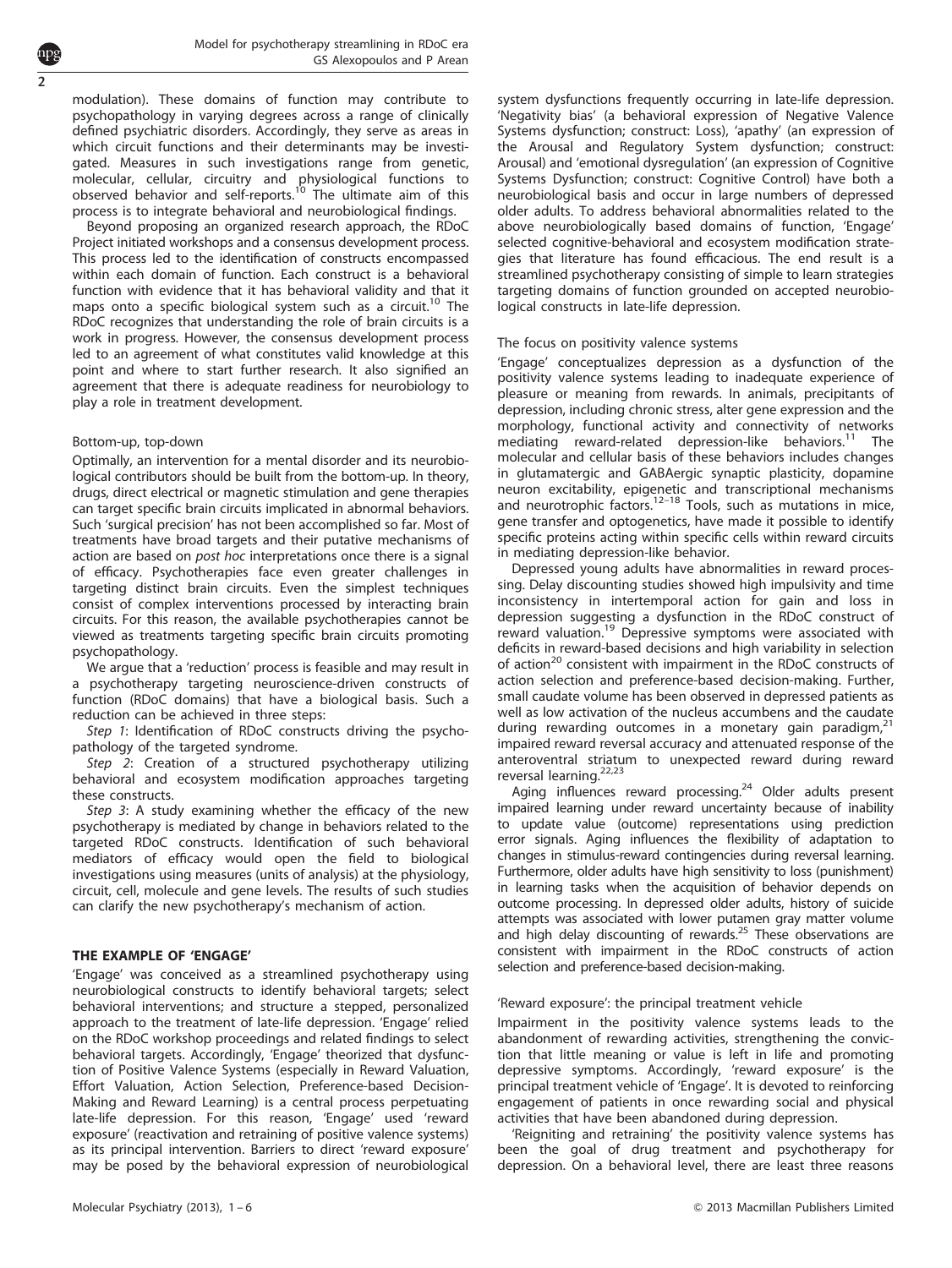

to focus on 'reward exposure': (1) Increasing rewarding activities has been a central component of most psychotherapies for depression.<sup>[26–29](#page-4-0)</sup> (2) Pleasant Activity Scheduling is an effective component of integrated care models for depression; the IMPACT treatment model is one such example.<sup>[30,31](#page-4-0)</sup> (3) Depressed elders understand and often respond to direct attempts to encourage<br>their social and physical activities.<sup>[29,31](#page-4-0)</sup>

Based on this view, the first three sessions of 'Engage' are devoted to direct facilitation of rewarding activities. In the context of a supportive relationship, therapists guide patients to develop a list of rewarding social and physical activity goals and select two to three activities in which to engage between sessions. Facilitation of rewarding activities utilizes a simplified problem-solving approach. During sessions, they: (1) select a goal (i.e., a rewarding activity); (2) develop a list of ideas on what to do in order to meet this goal; (3) choose one of these ideas; and (4) make an 'action plan' with concrete steps to address obstacles to implementation.

Reward exposure serves both as the principal therapeutic tool and as a behavioral probe to identify depressed patients who cannot be engaged or who fail to experience the value of reward engagement. Throughout the first three sessions, therapists conduct a structured assessment to determine whether 'action plans' progress well or are inhibited by barriers in three behavioral domains, that is, 'negativity bias,' 'apathy' leading to behavioral inertia or 'emotional dysregulation'. Each of these constructs is related to impairment in domains of function identified by the RDoC workshops, and each has been the target of learning-based therapies of depression. If a barrier is identified, therapists choose strategies to mitigate it so that 'reward exposure' can progress unhindered.

#### Mitigating negativity bias

Negativity bias refers to selective attention to negative rather than positive information and experiences, and it is a behavioral expression of the construct of loss of the RDoC negative valence domain. According to classical cognitive theorists, negativity bias constitutes a 'cognitive vulnerability' factor for depression.<sup>[32](#page-4-0)</sup> Several biological correlates of negativity bias have been identified. Negativity bias is associated with greater psychophysiological reactivity and early neural excitation to signals of potential danger, heightened startle amplitude and higher heart rate responses to conscious and non-conscious fear conditions[.33–35](#page-4-0) Correlates of negativity bias include high activation of the brainstem, amygdala, anterior cingulate cortex (ACC) and ventral and dorsomedial prefrontal cortex (dmPFC) to conscious and nonconscious fear probes and differences in electrical brain measures of working memory and electroencephalograph theta power.<sup>[33,35](#page-4-0)</sup> Hyper-reactivity of the amygdala in carriers of the short allele of the 5-HTTLPR (serotonin-transporter-linked polymorphic region) serotonin transporter has been associated with sensitivity to negative stimuli<sup>[36](#page-4-0)</sup> and negative bias in the processing or interpretation of emotional stimuli.[35,37,38](#page-4-0)

Strategies for coping with negativity bias teach patients to recognize when they are excessively focusing on negative cues and to redirect their attention to neutral or positive aspects of the situation. 'Engage' uses simplified cognitive behavioral strategies to overcome negativity bias when patients encounter difficulties with 'reward exposure'. These include Playing Devil's Advocate, Weighing the Evidence, Practicing Positivity Bias, keeping a 'Negative Thought Log', writing Alternative Positive Explanations to negative thoughts and noticing and learning how positive people respond to negative situations.

# Remedying apathy

The geriatric literature is replete with descriptions of apathy syndromes of depression (depression without sadness, masked depression, etc). Apathy is defined as 'lack of motivation not attributable to diminished level of consciousness, cognitive<br>impairment or emotional distress'.<sup>[39–41](#page-4-0)</sup> Apathy affects more than one-third of non-demented individuals with major depression, is<br>most prevalent in older adults<sup>[42–44](#page-5-0)</sup> and is associated with poor treatment response of depression.<sup>45-47</sup>

Apathy is a clinical expression of dysfunction in arousal/ modulation, a construct of the RDoC part of the Arousal and Regulatory System. Apathy occurs in various conditions impairing the ventral striatum, dorsal ACC, ventral globus pallidus and medial thalamus.[48](#page-5-0) In Parkinson's disease, apathy was inversely correlated with dopamine and norepinephrine transporter binding  $(^{11}$ C-RTI-32) in the ventral striatum.<sup>49</sup> In frontotemporal dementia, apathy was associated with abnormal metabolism in the ventral striatum, ACC, orbitofrontal cortex and caudate.<sup>[50](#page-5-0)</sup> More than 60% of patients with focal frontal lobe lesions had apathy, whereas apathy was identified in 40% of patients with basal<br>ganglia lesions.<sup>[50](#page-5-0)</sup> Apathy of late-life depression is accompanied by low resting functional connectivity of the NAcc with the amygdala, caudate, putamen, globus pallidus and thalamus, and increased functional connectivity with the dmPFC, superior frontal cortex and the insula.<sup>[51](#page-5-0)</sup> Persistence of apathy of late-life depression after serotonin-specific reuptake inhibitor treatment was correlated with smaller posterior subgenual cingulate gray matter volume and lower uncinate fasciculus white matter integrity (by diffusion tensor imaging) (Yuen *et al.*<sup>[52](#page-5-0)</sup> ACNP 2012).

Apathetic patients have difficulty initiating activities and, when they do, they cannot maintain interest and stay on task. Creating an action plan may help patients with mild apathy. However, patients with prominent apathy need prompts to trigger their action plan.[53,54](#page-5-0) Examples of prompts include checklists for action plans, placing signs and equipment for daily activities in full view around the patient's home, using labels and electronic devices (e.g., tape recorders and menu-driven electronic instructions) to get the plan started, calling the patient during the week to prompt the action plan, engaging family and friends to prompt patients to start an action plan and starting the action plan in session. Easily distracted patients may respond to the removal of distracting items from their environment and to the designation of a place where they can review their action plans and other assignments.

# Improving emotional dysregulation

Emotional dysregulation is a behavioral correlate of the cognitive control construct of the RDoC Cognitive System domain of function. Classical theories suggest that emotional regulation depends on an interaction between the mPFC, implicated in the governance of emotional functions,<sup>[55](#page-5-0)</sup> and the subcortical circuits associated with emotion processing.<sup>[56,57](#page-5-0)</sup> Recent findings suggest that rostral areas of the mPFC/ACC participate in conscious threat appraisal and mid regions of the dmPFC/dACC are part of a 'core' fear network that is activated irrespective of how fear was learned.[58–60](#page-5-0) Ventral–rostral portions of the ACC and mPFC have a regulatory role of limbic regions generating emotional responses.[58](#page-5-0) Anxiety is associated with increased dmPFC– amygdala connectivity during the processing of fearful faces and with faster behavioral responses.<sup>[61](#page-5-0)</sup> Normal elders react less than younger adults to negative situations, ignore irrelevant negative stimuli better and remember relatively more positive<br>than negative information.<sup>[62](#page-5-0)</sup> A potential explanation is that older adults are less influenced by interoceptive cues, have lower amygdala and higher prefrontal activation in response to emotional stimuli<sup>63</sup> and have greater medial prefrontal control over negative input as demonstrated in multimodal studies.<sup>[64](#page-5-0)</sup> However, when vascular disease leads to additional prefrontal white matter damage, older adults have fewer cognitive control mechanisms available to regulate their emotions.<sup>6</sup>

Strategies for emotional dysregulation interfering with 'reward exposure' aim to modulate emotions, for example, overwhelming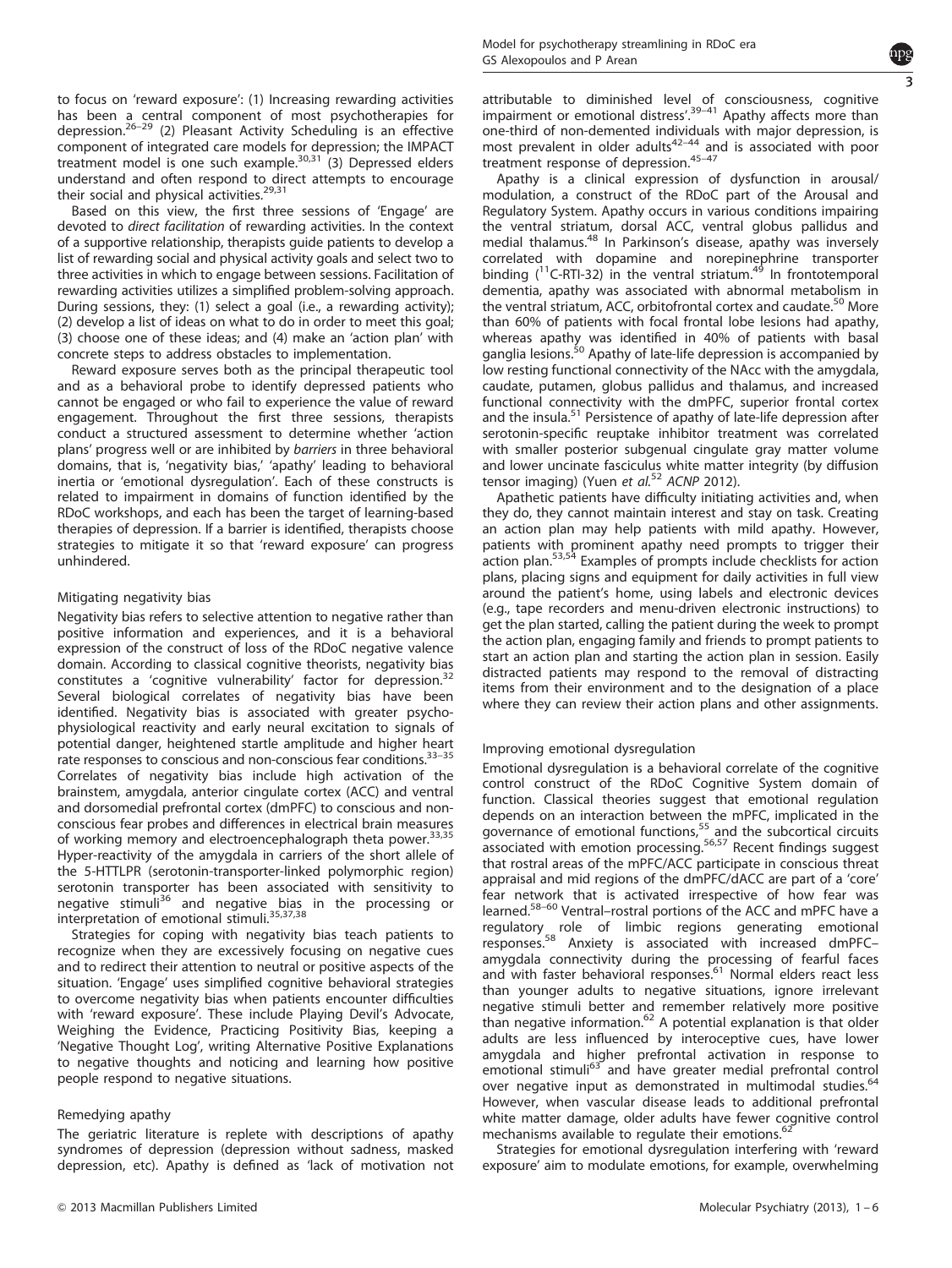

Figure 1. Steps of 'Engage'.

4

disappointment, anxiety, and so on. Effective emotion management strategies are distraction, meditation, relaxation exercises, deep breathing and imagery.<sup>[65–68](#page-5-0)</sup> Therapist and patient select the most appropriate strategy based on the patient's previous experiences. Patients practice their selected strategy first in session and then on their own, so that they master it and can use it when they sense an emotional overflow while pursuing 'reward exposure'.

# Personalization

'Engage' uses a stepped approach to personalization and relies on two principles of stepped care. First, the initial step should be the easiest for clinicians to deliver and for patients to adhere to. Second, the intervention should be self-correcting;<sup>[69](#page-5-0)</sup> this approach is analogous to the 'measurement-based care' of STAR\*D (Sequenced Treatment Alternatives to Relieve Depression).<sup>70-74</sup>

Accordingly, the first three sessions of 'Engage' are devoted to 'reward exposure' (Figure 1). The therapist guides patients to select rewarding, meaningful activities (e.g., social engagement, exercise, intellectual exchange) and form 'action plans' for their pursuit. Simultaneously, therapists assess whether patients: (1) learned how to form 'action plans'; (2) engaged in planned activities; and (3) showed improvement of depression. If all conditions are met, patients continue with 'reward exposure' (Step 1). If not, therapists identify the most prominent barrier to 'reward exposure' by session 3 and proceed with Step 2 by adding strategies to mitigate the identified barrier. A similar assessment is made between session 3 and the end of session 6. Patients doing well in Step 2 (e.g., 'reward exposure' plus strategies for negativity bias) continue with the Step 2. For those still experiencing difficulties, therapists assess whether another barrier exists and add a strategy to counteract it (Step 3). Starting with direct facilitation of rewarding activities is parsimonious and instructive. Obstacles to rewarding activities that are not immediately apparent may emerge after attempts to pursue these activities (Manual in Supplementary files).

Executive dysfunction has been associated with poor and/or slow<br>response of late-life depression to pharmacotherapy.<sup>[75–77](#page-5-0)</sup> However, patients with depression and executive dysfunction respond well to problem-solving therapy[.78,79](#page-5-0) Problem-solving therapy does not use direct 'reward exposure', but trains patients to problem solve and indirectly offers the skills to reengage in rewarding activities. 'Engage' offers direct 'reward exposure', and uses additional strategies in patients with emotional dysregulation or apathy with assumed Cognitive Control or Arousal and Regulatory System abnormalities. Thus, 'Engage' offers a personalized approach to barriers imposed by behaviors related to executive dysfunction.

# NEUROBIOLOGY STUDIES

The Manual of 'Engage' offers guidance on how and when to evaluate patients for the four behavioral expressions of RDoC domain dysfunctions in late-life depression. Instruments for 'reward exposure' ( e.g., Behavioral Activation for Depression Scale), <sup>[80](#page-5-0)</sup> 'negativity bias' (e.g., Brain Resource Inventory for Social Cognition), 'apathy' (e.g., Apathy Evaluation Scale)<sup>40</sup> and 'emotional dysregulation' (e.g., BRISC) exist. Such instruments can offer further guidance for focusing clinical evaluation. These instruments are also easy to use and are available on mobile platforms, further simplifying the process of targeting and tailoring treatment.

'Engage' conceptualizes reactivation and retraining of the Positive Valence Systems as its principal mechanism of action achieved through 'reward exposure', a treatment component that all depressed patients receive. Constructs of the Positive Valence System such as Reward Valuation, Effort Valuation, Action Selection, Preference-based Decision-Making and Reward Learning can be targets for mediation analysis aimed to identify 'How Engage works'. Measures at different levels of analysis may be used for this purpose.

Although some depressed patients require only reactivation of the Positive Valence Systems, others may need interventions targeting barriers to reward exposure, that is, negativity bias, apathy and/or emotional dysregulation related to Negative Valence, Arousal and Regulatory and Cognitive Control Systems, respectively. Mediation analysis of measures of these systems in depressed patients with specific barriers to 'reward exposure' may offer information on the question 'For whom does Engage work?'

#### **CONCLUSION**

The 'holy grail' of psychotherapy research is the creation of therapies that can be used by community clinicians and are acceptable to patients. The need for such therapies is urgent in late-life depression. The baby boomers are expected to overwhelm the health-care system and have been afflicted by depression more than past cohorts (NCS data). Late-life depression has a modest response to pharmacotherapy, promotes disability, worsens the outcomes of most medical illnesses, increases expense and undermines treatment adherence.<sup>82</sup> Two IOM reports<sup>[83,84](#page-5-0)</sup> predict that the workforce in geriatrics will be overwhelmed by the aging population, a problem that will reach cataclysmic proportions when ACA programs come into being. Older adults seek services in community settings where the providers of initial care for depression are social workers and nurses without in-depth training in psychotherapies. 'Engage' is designed for such clinicians and settings and has potential for broad scalability (use by many professionals) and reach by offering many depressed seniors access to effective psychotherapy. Its derivation from neurobiology responds to the NIMH Council report 'From Discovery to Cure<sup>['85](#page-5-0)</sup> and its potential for scalability and reach to the 'Bridging Science and Service' report.[86](#page-5-0) The focus of 'Engage' on behaviors related to the positivity bias systems may have neuroeconomic implications for suicide prevention, an area of particular concern in depressed elders who have a high suicide risk.<sup>87</sup>

'Engage' can serve as a template for streamlining therapies for patients with a variety of psychiatric syndromes. Key features in this process are:

- (1) Identification of one or more domains of function central to the psychopathology of the targeted syndrome. Reliance on the RDoC Project or similar consensus processes would assure that the targets of the streamlined psychotherapy are consistent with currently accepted neurobiological constructs.
- (2) Development of a hierarchy of these domains of functions giving higher status to domains commonly occurring in patients with the targeted syndrome and thought to be driving its psychopathology.
- (3) Creation of a structured, personalized, stepped therapy in which the first step consists of techniques targeting the domain of function highest in the hierarchy. Additional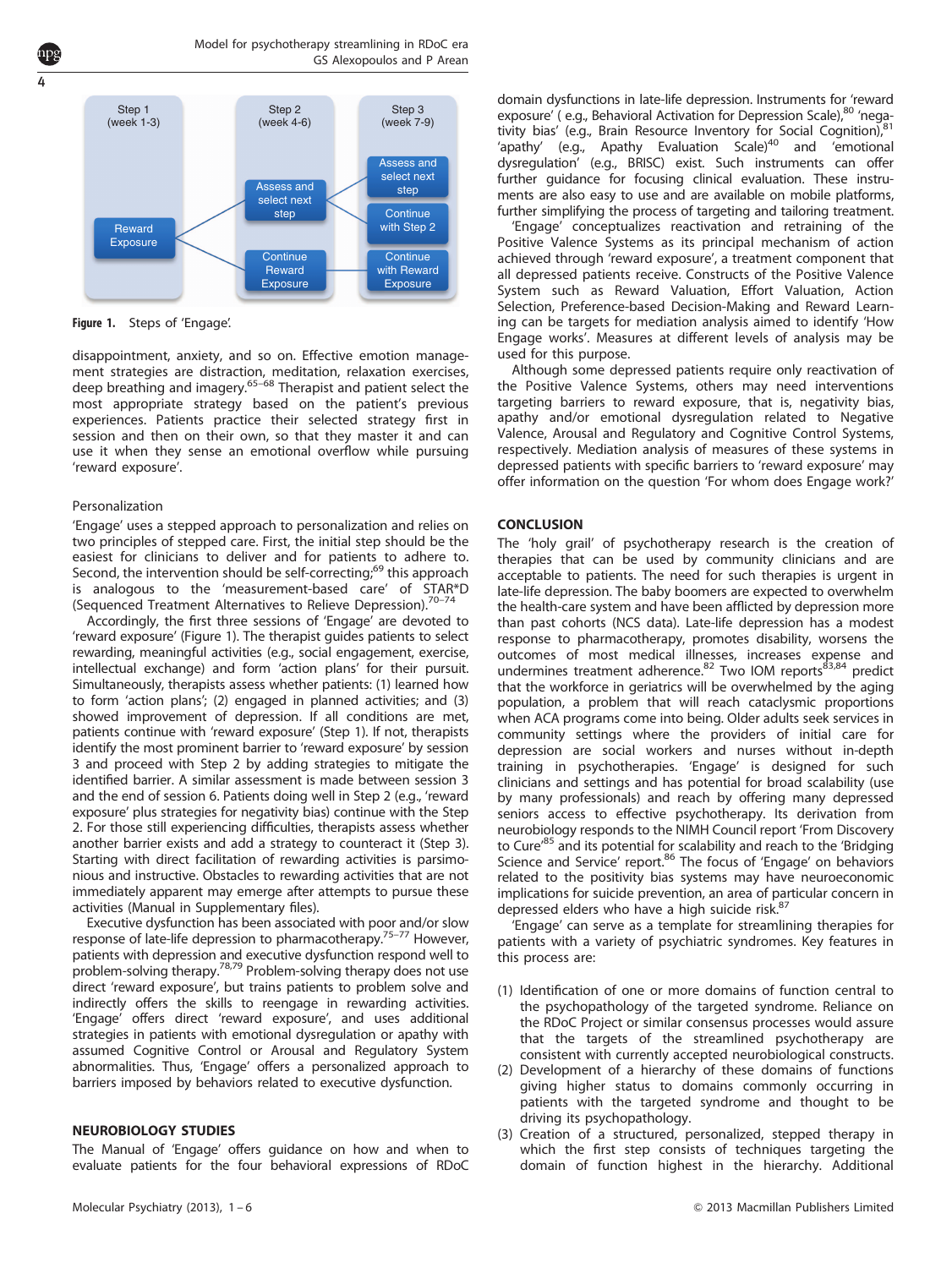

<span id="page-4-0"></span>domains of function should be targeted with appropriate behavioral techniques but only in patients unresponsive to the first step.

- (4) Selection of behavioral and ecosystem modification strategies to target abnormal domains of function based on evidence of efficacy and simplicity so that training of community clinicians is feasible.
- (5) Use of each step of treatment both as a therapeutic intervention and as an assessment tool to identify whether other domains of function need to be targeted. The end result of this process is a stepped therapy that structures both the selection of behavioral strategies and the personalization process on the basis of accepted neurobiology rather than psychological theories.

Uptake of an intervention requires organization infrastructure changes, but an effective intervention is easier to implement and sustain it if it is feasible and acceptable to clinicians. For this reason, streamlined therapies based on the above principles may have potential for broad scalability (used by many professionals) and reach by offering many patients access to effective care.

# CONFLICT OF INTEREST

Dr Alexopoulos had a research grant from Forest; consulted to Pfizer and Otsuka; and serves on the speaker's bureaus of Astra Zeneca, Avanir, Novartis and Sunovion. Dr Arean reports no conflict of interest.

# ACKNOWLEDGMENTS

This paper was supported by P30 MH085943 (to GSA), MH074717 (to PA), MH075900 (to PA) and MH077192 (to PA).

#### **REFERENCES**

- 1 Thornicroft G. Evidence-based mental health care and implementation science in low- and middle-income countries. Epidemiol Psychiatr Sci 2012; 21: 241–244.
- 2 Chambers DA. Advancing the science of implementation: a workshop summary. Adm Policy Ment Health 2008: 35: 3-10.
- 3 Stahmer AC, Aarons G. Attitudes toward adoption of evidence-based practices: a comparison of autism early intervention providers and children's mental health providers. Psychol Serv 2009; 6: 223–234.
- 4 Goldman HH, Azrin ST. Public policy and evidence-based practice. Psychiatr Clin N Am 2003; 26: 899–917.
- 5 Gehart D. The core competencies and MFT education: practical aspects of transitioning to a learning-centered, outcome-based pedagogy. J Marital Fam Ther 2011; 37: 344–354.
- 6 Sburlati ES, Schniering CA, Lyneham HJ, Rapee RM. A model of therapist competencies for the empirically supported cognitive behavioral treatment of child and adolescent anxiety and depressive disorders. Clin Child Fam Psychol Rev 2011; 14: 89–109.
- 7 Spruill J, Rozensky RH, Stigall TT, Vasquez M, Bingham RP, De Vaney Olvey C. Becoming a competent clinician: basic competencies in intervention. J Clin Psychol 2004; 60: 741–754.
- 8 Mellman LA, Beresin E. Psychotherapy competencies: development and implementation. Acad Psychiatry 2003; 27: 149–153.
- 9 Insel T, Cuthbert B, Garvey M, Heinssen R, Pine DS, Quinn K et al. Research domain criteria (RDoC): toward a new classification framework for research on mental disorders. Am J Psychiatry 2010; 167: 748–751.
- 10 Cuthbert BN, Insel TR. Toward the future of psychiatric diagnosis: the seven pillars of RDoC. BMC Med 2013; 11: 126.
- 11 Russo SJ, Nestler EJ. The brain reward circuitry in mood disorders. Nat Rev Neurosci 2013; 14: 609–625.
- 12 Guo M, Lu Y, Garza JC, Li Y, Chua SC, Zhang W et al. Forebrain glutamatergic neurons mediate leptin action on depression-like behaviors and synaptic depression. Transl Psychiatry 2012; 2: e83.
- 13 Tye KM, Mirzabekov JJ, Warden MR, Ferenczi EA, Tsai HC, Finkelstein J et al. Dopamine neurons modulate neural encoding and expression of depressionrelated behaviour. Nature 2013; 493: 537–541.
- 14 Warner-Schmidt JL, Schmidt EF, Marshall JJ, Rubin AJ, Arango-Lievano M, Kaplitt MG et al. Cholinergic interneurons in the nucleus accumbens regulate depressionlike behavior. Proc Natl Acad Sci USA 2012; 109: 11360-11365.
- 15 Sun H, Kennedy PJ, Nestler EJ. Epigenetics of the depressed brain: role of histone acetylation and methylation. Neuropsychopharmacology 2013; 38: 124–137.
- 16 Vialou V, Robison AJ, Laplant QC, Covington 3rd HE, Dietz DM, Ohnishi YN et al. DeltaFosB in brain reward circuits mediates resilience to stress and antidepressant responses. Nat Neurosci 2010; 13: 745–752.
- 17 Blendy JA. The role of CREB in depression and antidepressant treatment. Biol Psychiatry 2006; 59: 1144–1150.
- 18 Koo JW, Russo SJ, Ferguson D, Nestler EJ, Duman RS. Nuclear factor-kappaB is a critical mediator of stress-impaired neurogenesis and depressive behavior. Proc Natl Acad Sci USA 2010; 107: 2669–2674.
- 19 Takahashi T, Oono H, Inoue T, Boku S, Kako Y, Kitaichi Y et al. Depressive patients are more impulsive and inconsistent in intertemporal choice behavior for monetary gain and loss than healthy subjects—an analysis based on Tsallis' statistics. Neuroendocrinol Lett 2008; 29: 351–358.
- 20 Kunisato Y, Okamoto Y, Ueda K, Onoda K, Okada G, Yoshimura S et al. Effects of depression on reward-based decision making and variability of action in probabilistic learning. J Behav Ther Exp Psychiatry 2012; 43: 1088–1094.
- 21 Pizzagalli DA, Holmes AJ, Dillon DG, Goetz EL, Birk JL, Bogdan R et al. Reduced caudate and nucleus accumbens response to rewards in unmedicated individuals with major depressive disorder. Am J Psychiatry 2009: 166: 702-710.
- 22 Robinson OJ, Cools R, Carlisi CO, Sahakian BJ, Drevets WC. Ventral striatum response during reward and punishment reversal learning in unmedicated major depressive disorder. Am J Psychiatry 2012; 169: 152–159.
- 23 Wacker J, Dillon DG, Pizzagalli DA. The role of the nucleus accumbens and rostral anterior cingulate cortex in anhedonia: integration of resting EEG, fMRI, and volumetric techniques. NeuroImage 2009; 46: 327-337.
- 24 Eppinger B, Hammerer D, Li SC. Neuromodulation of reward-based learning and decision making in human aging. Ann NY Acad Sci 2011; 1235: 1–17.
- 25 Dombrovski AY, Siegle GJ, Szanto K, Clark L, Reynolds CF, Aizenstein H. The temptation of suicide: striatal gray matter, discounting of delayed rewards, and suicide attempts in late-life depression. Psychol Med 2012; 42: 1203–1215.
- 26 Gawrysiak MJ, Carvalho JP, Rogers BP, Nicholas CR, Dougherty JH, Hopko DR. Neural changes following behavioral activation for a depressed breast cancer patient: a functional MRI case study. Case Rep Psychiatry 2012; 2012: 152916.
- 27 Dirmaier J, Steinmann M, Krattenmacher T, Watzke B, Barghaan D, Koch U et al. Non-pharmacological treatment of depressive disorders: a review of evidencebased treatment options. Rev Recent Clin Trials 2012; 7: 141–149.
- 28 Hunnicutt-Ferguson K, Hoxha D, Gollan J. Exploring sudden gains in behavioral activation therapy for major depressive disorder. Behav Res Ther 2012; 50: 223–230.
- 29 Moss K, Scogin F, Di Napoli E, Presnell A. A self-help behavioral activation treatment for geriatric depressive symptoms. Aging Ment Health 2012; 16: 625-635.
- 30 Unutzer J, Katon W, Williams Jr. JW, Callahan CM, Harpole L, Hunkeler EM et al. Improving primary care for depression in late life: the design of a multicenter randomized trial. Med Care 2001; 39: 785–799.
- 31 Riebe G, Fan MY, Unutzer J, Vannoy S. Activity scheduling as a core component of effective care management for late-life depression. Int J Geriatr Psychiatry 2012; 27: 1298–1304.
- 32 Beck AT. The evolution of the cognitive model of depression and its neurobiological correlates. Am J Psychiatry 2008; 165: 969–977.
- 33 Gordon E, Barnett KJ, Cooper NJ, Tran N, Williams LM. An 'integrative neuroscience' platform: application to profiles of negativity and positivity bias. J Integr Neurosci 2008; 7: 345–366.
- 34 Williams LM, Gatt JM, Grieve SM, Dobson-Stone C, Paul RH, Gordon E et al. COMT Val(108/158)Met polymorphism effects on emotional brain function and negativity bias. NeuroImage 2010; 53: 918-925.
- 35 Williams LM, Gatt JM, Schofield PR, Olivieri G, Peduto A, Gordon E. 'Negativity bias' in risk for depression and anxiety: brain–body fear circuitry correlates, 5-HTT-LPR and early life stress. NeuroImage 2009: 47: 804-814.
- 36 Munafo MR, Brown SM, Hariri AR. Serotonin transporter (5-HTTLPR) genotype and amygdala activation: a meta-analysis. Biol Psychiatry 2008; 63: 852–857.
- 37 Dannlowski U, Ohrmann P, Bauer J, Kugel H, Arolt V, Heindel W et al. Amygdala reactivity to masked negative faces is associated with automatic judgmental bias in major depression: a 3T fMRI study. J Psychiatry Neurosci 2007; 32: 423-429.
- 38 Monk CS, Klein RG, Telzer EH, Schroth EA, Mannuzza S, Moulton 3rd JL et al. Amygdala and nucleus accumbens activation to emotional facial expressions in children and adolescents at risk for major depression. Am J Psychiatry 2008; 165: 90–98.
- 39 Marin RS. Differential diagnosis and classification of apathy. Am J Psychiatry 1990; 147: 22–30.
- 40 Marin RS, Biedrzycki RC, Firinciogullari S. Reliability and validity of the Apathy Evaluation Scale. Psychiatry Res 1991; 38: 143–162.
- 41 Marin RS, Firinciogullari S, Biedrzycki RC. The sources of convergence between measures of apathy and depression. J Affect Disord 1993; 28: 7–14.